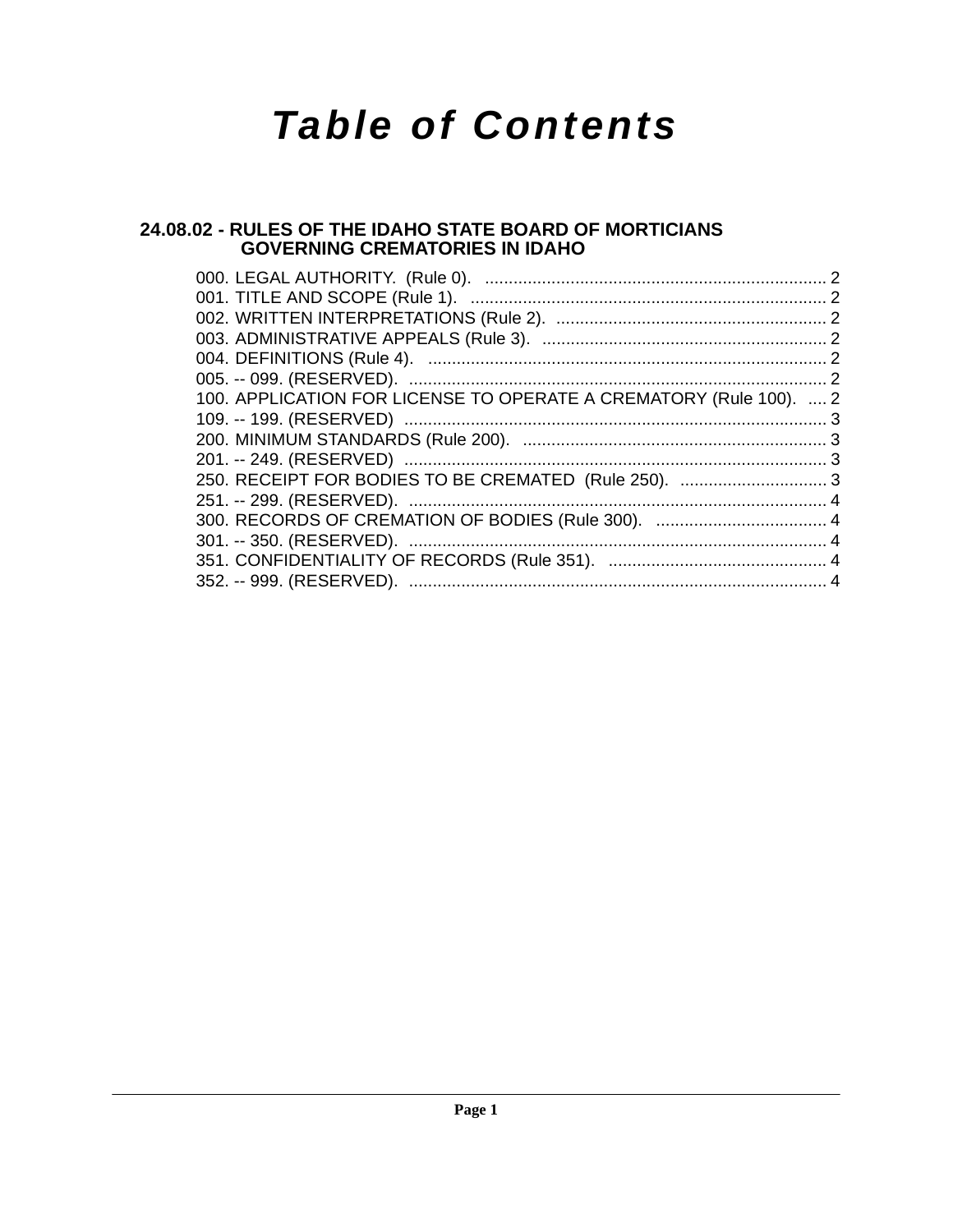### **IDAPA 24 TITLE 08 Chapter 02**

### **24.08.02 - RULES OF THE IDAHO STATE BOARD OF MORTICIANS GOVERNING CREMATORIES IN IDAHO**

### <span id="page-1-1"></span><span id="page-1-0"></span>**000. LEGAL AUTHORITY. (Rule 0).**

The Idaho State Board of Morticians pursuant to the authority granted in Sections 54-1106, 27-303, 27-305, 27-306, 27-307, 27-308 and 27-309, Idaho Code, hereby adopts rules relating to crematories. (7-1-98)

### <span id="page-1-2"></span>**001. TITLE AND SCOPE (Rule 1).**

These rules shall be sited as IDAPA 24.08.02, "Rules of the Idaho State Board of Morticians Governing Crematories in Idaho". (7-1-98)

### <span id="page-1-3"></span>**002. WRITTEN INTERPRETATIONS (Rule 2).**

The board may have written statements which pertain to the interpretation of the rules of this chapter. Such interpretations, if any, are available for public inspection and copying at cost in the main office of the Bureau of Occupational Licenses.

### <span id="page-1-4"></span>**003. ADMINISTRATIVE APPEALS (Rule 3).**

Contested case appeals shall be governed by the Idaho Administrative Procedures Act 67-5201 et. seq., Idaho Code. (7-1-98)

### <span id="page-1-5"></span>**004. DEFINITIONS (Rule 4).**

01. Board. The Idaho State Board of Morticians as prescribed in Section 54-1102, Idaho Code.

(7-1-98)

02. Bureau. The Bureau of Occupational Licenses, Department of Self-Governing Agencies as ed by Section 67-2601, Idaho Code. (7-1-98) established by Section 67-2601, Idaho Code.

03. Address. Address of the Idaho State Board of Morticians, Bureau of Occupational Licenses.

(7-1-98)

04. Embalming. The disinfecting, preparing or preserving for final disposition dead human remains in whole or in part, by the use or application of chemical substances, fluids or gases on the body, or by the introduction of the same into the body by vascular or hypodermic injection or by direct introduction into organs or cavities, or by any other method or process. (7-1-98) any other method or process.

### <span id="page-1-6"></span>**005. -- 099. (RESERVED).**

### <span id="page-1-7"></span>**100. APPLICATION FOR LICENSE TO OPERATE A CREMATORY (Rule 100).**

Contents of Application. Each applicant for a license to operate a crematory in Idaho shall supply to f Morticians the following information: (7-1-98) the Idaho Board of Morticians the following information:

| a. | Name and address of corporation or firm; and | $(7-1-98)$ |
|----|----------------------------------------------|------------|
| b. | Number of retorts; and                       | $(7-1-98)$ |
| c. | Signature of applicant; and                  | $(7-1-98)$ |
| d. | Date of signature.                           | $(7-1-98)$ |

02. Forms Issued by the Board. The required "Application for License to Operate a Crematory" will be blank and be made available to applicants by the Board. issued in blank and be made available to applicants by the Board.

03. Equipment Listing, Drawing Approval and Air Quality Standards. As a part of the initial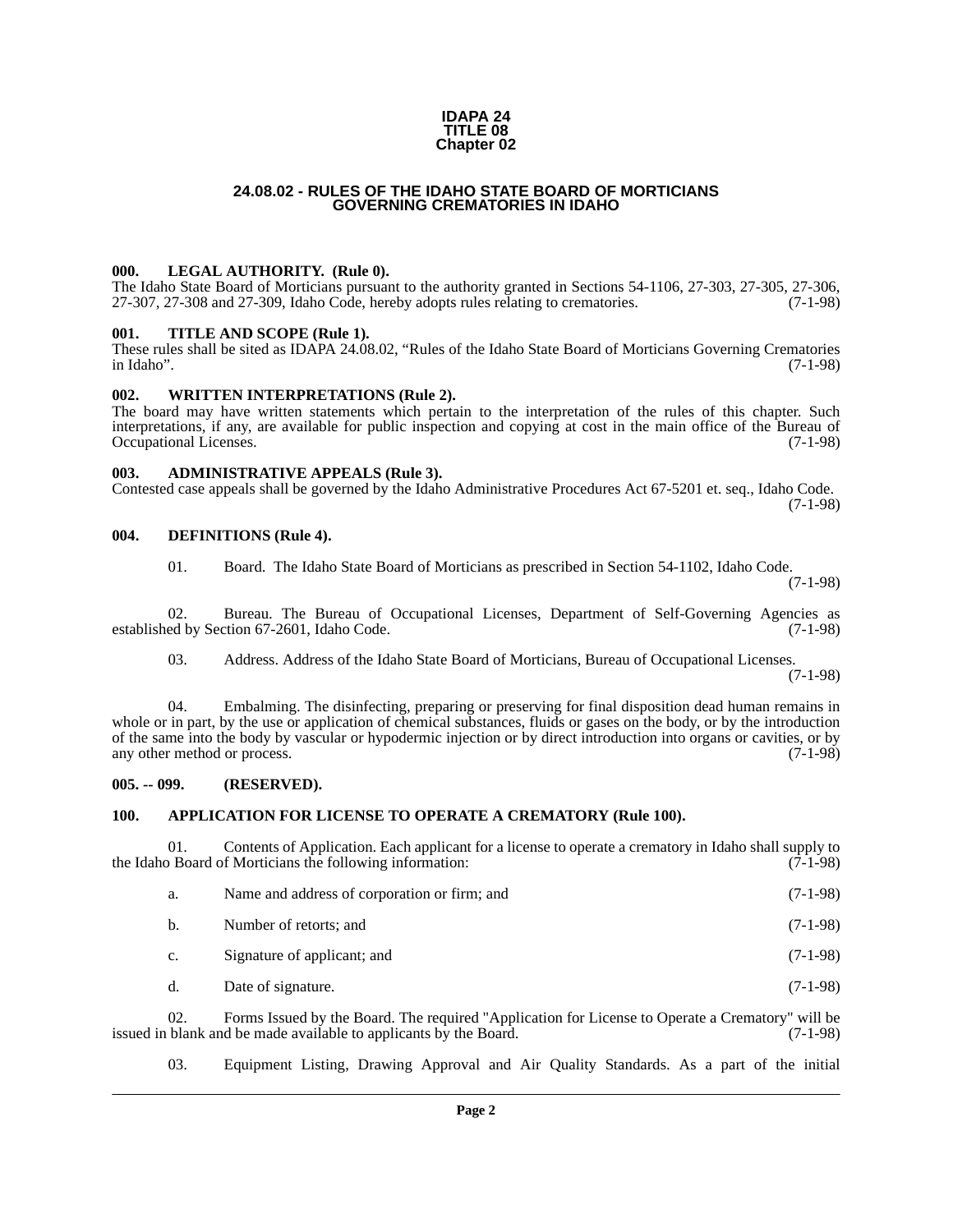### *1998 IDAHO ADMINISTRATIVE CODE IDAPA 24.08.02 State Board of Morticians Rules Governing Crematories in Idaho*

application for licensure, the applicant must submit the following to the Board: (7-1-98)

a. Detailed information regarding the retort specifically documenting that the retort and accompanying equipment is listed by an approved testing agency as listed in the Uniform Fire Code; (7-1-98)

b. One (1) set of blueprints for the proposed new construction or remodeling where the retort is to be located. The blueprints must be approved by the local building department as being in compliance with applicable building codes and ordinances; and  $(7-1-98)$ 

A copy of the permit issued by the Division of Environmental Quality, Department of Health and g compliance with air quality standards. (7-1-98) Welfare, indicating compliance with air quality standards.

### <span id="page-2-0"></span>**109. -- 199. (RESERVED)**

### <span id="page-2-1"></span>**200. MINIMUM STANDARDS (Rule 200).**

01. Reasonable Sanitation and Safety Required. In the interest of the protection of the public welfare, no license will be issued on an application to operate a crematory unless it is apparent that the crematory can, and will, be operated in a reasonably sanitary and safe manner, free from substantial annoyance to the public. (7-1-98)

02. Reduction of Ashes. No crematory will be licensed or operated unless it is efficiently capable of reducing dead human bodies to ashes containing not more than five percent (5%) of the weight of the body immediately after death. (7-1-98) immediately after death.

03. Delay Before Cremation. No dead human body, regardless of cause of death, is to be cremated, nor is actual cremation of such a body to be commenced, unless the county coroner in the county in which the death occurred gives his written authorization to cremate the body. (7-1-98) occurred gives his written authorization to cremate the body.

Embalming. If a dead human body is to be held by the crematory longer than twenty-four (24) hours prior to cremation, the body must be either embalmed or refrigerated at thirty-six degrees Fahrenheit (36F) or less until cremated. No body can be held longer than fourteen (14) days after death prior to cremation unless there is a written request from the next-of-kin for holding the body. (7-1-98) a written request from the next-of-kin for holding the body.

05. Casket Not Necessary. It is not necessary for the body to be in a casket for cremation to take place.  $(7-1-98)$ 

a. This is not to be construed to mean that the crematory must cremate without a casket; and (7-1-98)

b. It will not prevent the operators from developing their own internal requirements for aesthetic or reasons. (7-1-98) sanitary reasons.

### <span id="page-2-2"></span>**201. -- 249. (RESERVED)**

### <span id="page-2-3"></span>**250. RECEIPT FOR BODIES TO BE CREMATED (Rule 250).**

The following must be performed by the operator of a crematory upon receipt of a human body for cremation:

(7-1-98)

01. Provide a Receipt. A receipt must be delivered to the licensed mortician or funeral director, his agent, or another person who delivers such body to the crematory. (7-1-98)

| 02. | Contents of Receipt. The receipt must show:           | $(7-1-98)$ |
|-----|-------------------------------------------------------|------------|
| a.  | The name of the decedent whose body was received; and | $(7-1-98)$ |
| b.  | The date on which that body was received; and         | $(7-1-98)$ |
| C.  | The place where that body was received; and           | $(7-1-98)$ |